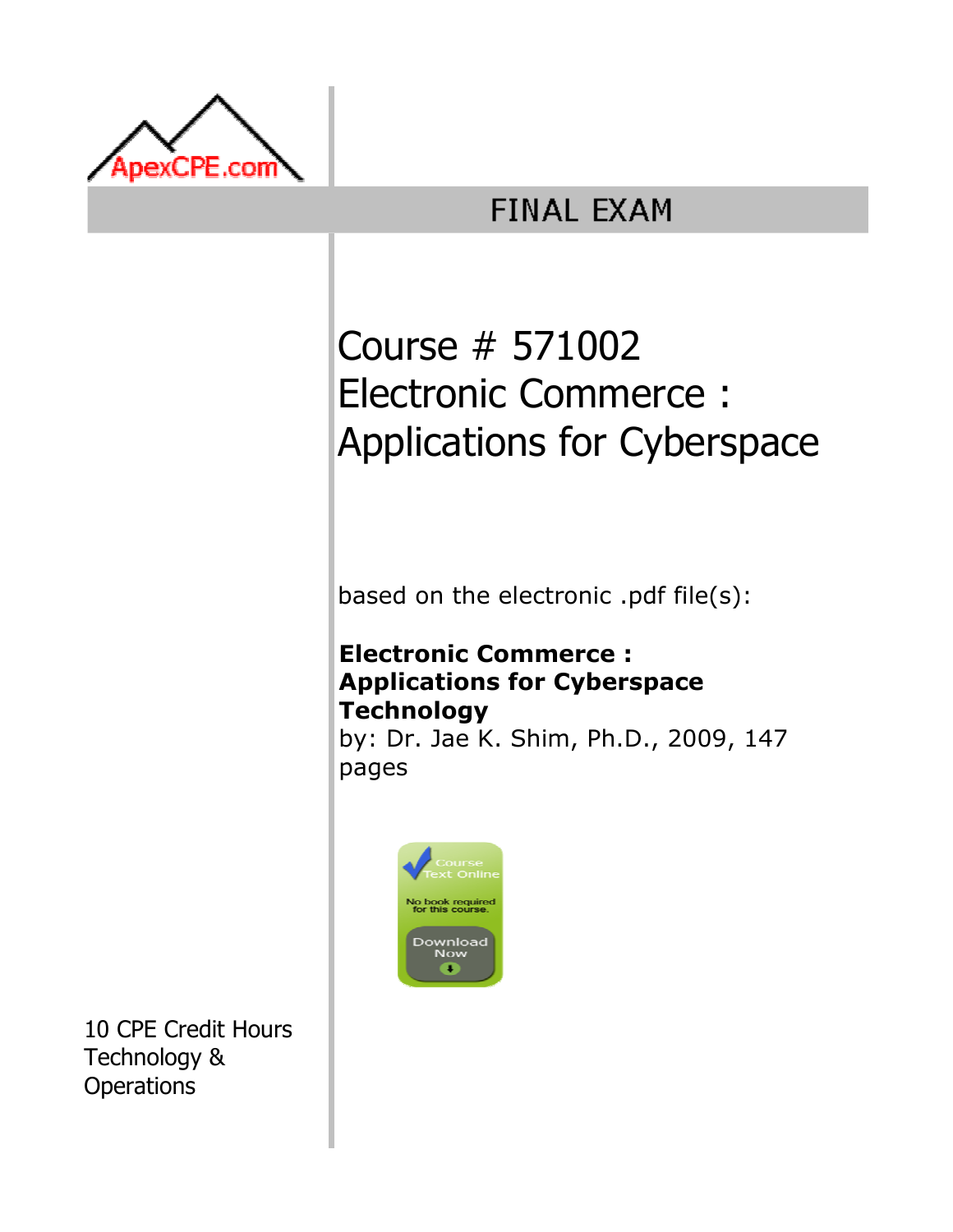A P E X C P E . C O M . . . . . 713.234.0892 . . . . . support@apexcpe.com This exam sheet is made available for your convenience in answering questions while offline. Please note that you will still need to enter your answers on the online exam sheet for grading. Instructions are provided at the end of this document.

#### Chapter 1 - Growth Of E-Commerce

1. Which of the following is not true about e-commerce?

Involves the buying, selling, marketing and servicing of products, services, and information over a variety of computer networks.

Is just customer-to-business (C2B).

Uses the Internet, intranets, and extranets, and other networks to support every step of the commercial process like multimedia advertising, product information, and customer support on the Web.

Involves Internet security and payment mechanisms that ensure completion of delivery and payment processes.

2. The objectives of EC do not include

Shorter manufacturing time,

**LETTE:** Faster customer response,

Longer product cycles.

**Better service quality,** 

3. In the internetworked E-business enterprise, an extranet refers to:

- A network inside the enterprise.
- $\Box$  A network between an enterprise and its trading partners.
- A local area network within the enterprise.
- A wide area network within the enterprise.
- 4. In an electronic payment system the bill is sent to the customer by:
	- **By regular mail.**

**Licarry** By phone.

**Electronically.** 

**By satellite.** 

5. Telecommunication companies include all except:

Wireless.

 $L$  ESP.

| Satellite.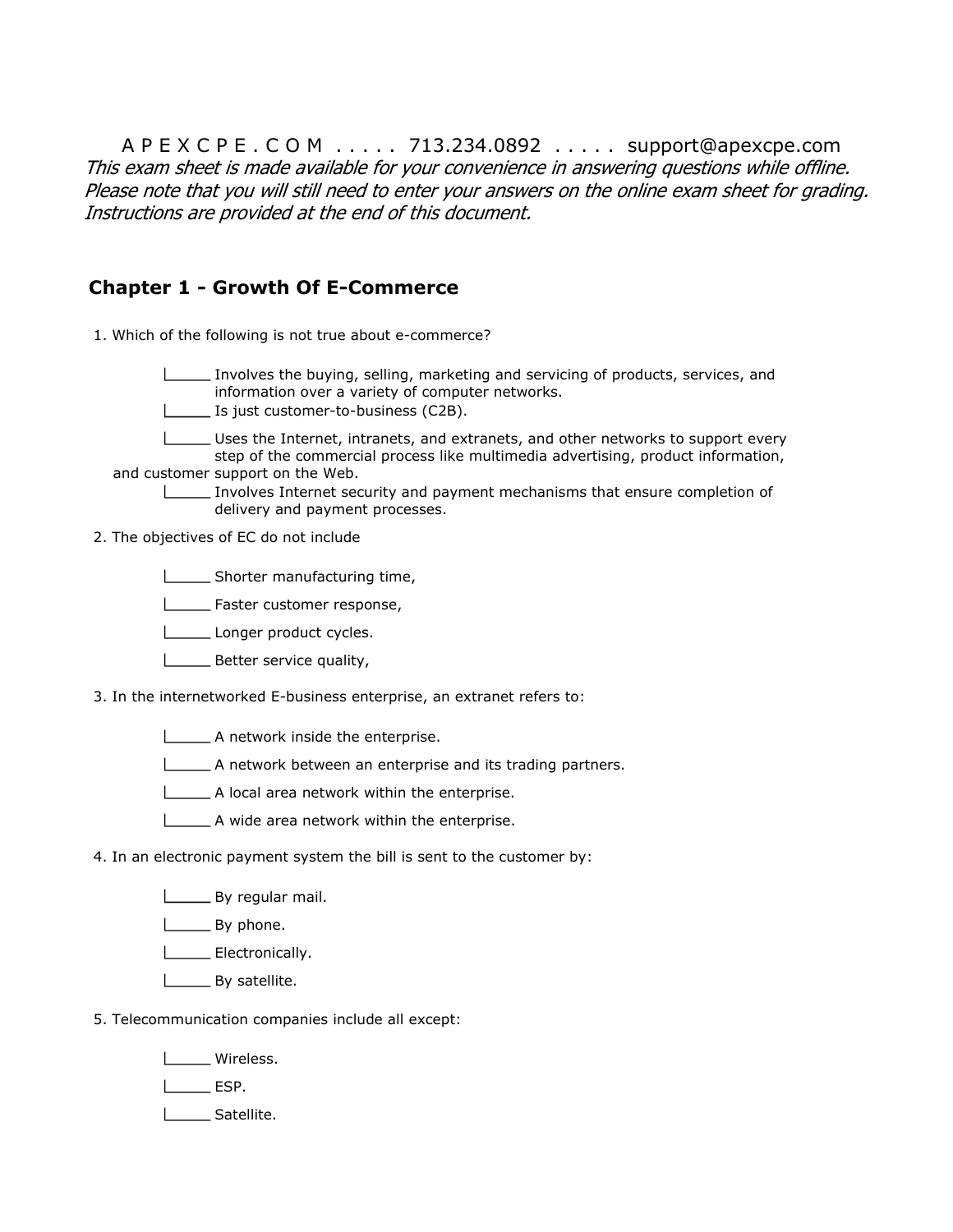Louis Cable-TV.

6. M-commerce relies on the use of wireless communications to allow managers and corporations to place orders and conduct business using handheld computers, portable phones, laptop computers connected to a network, and other mobile devices. T F



#### Chapter 2 - The World Wide Web

- 7. There are three basic categories of electronic commerce applications: business-to-consumer, business-to-business, and consumer-to-consumer. In B2C applications, companies may offer:
	- Attractive electronic marketplaces to entice and sell products and services to consumers.
	- Both electronic business marketplaces and direct market links between businesses.
	- Online auctions, where consumers and businesses can buy and sell with each other in an auction process at an auction website.
	- Electronic personal advertising of products or services to buy or sell by consumers at places such as consumer e-commerce portals, or personal websites..
- 8. Which of the following is true about Business-to-Business (B2B) e-Commerce?

Companies may offer secure electronic payment systems.

- This category of electronic commerce involves both electronic business marketplaces and direct market links between businesses.
- Companies may offer online consumer or business auctions.
- Companies may offer online customer support.
- 9. In C2C applications:
	- Businesses must develop attractive electronic marketplaces to entice and sell products and services to consumers.
	- Companies may offer both electronic business marketplaces and direct market links between businesses.
	- Companies may offer online auctions, where consumers and businesses can buy and sell with each other in an auction process at an auction website.
	- Companies may offer electronic data interchange (EDI) via the Internet or extranets.
- $10.$ is not a resource that e-commerce systems rely on.
	- **Internet.**
	- $I =$ Fin-net.
	- I \_\_ Intranets.
	- **L** Extranets.

11. \_\_\_\_\_\_\_\_\_\_\_\_\_\_\_\_\_\_\_\_\_ is not an Internet computer suffix.

.Dot.

 $\Box$ .Net.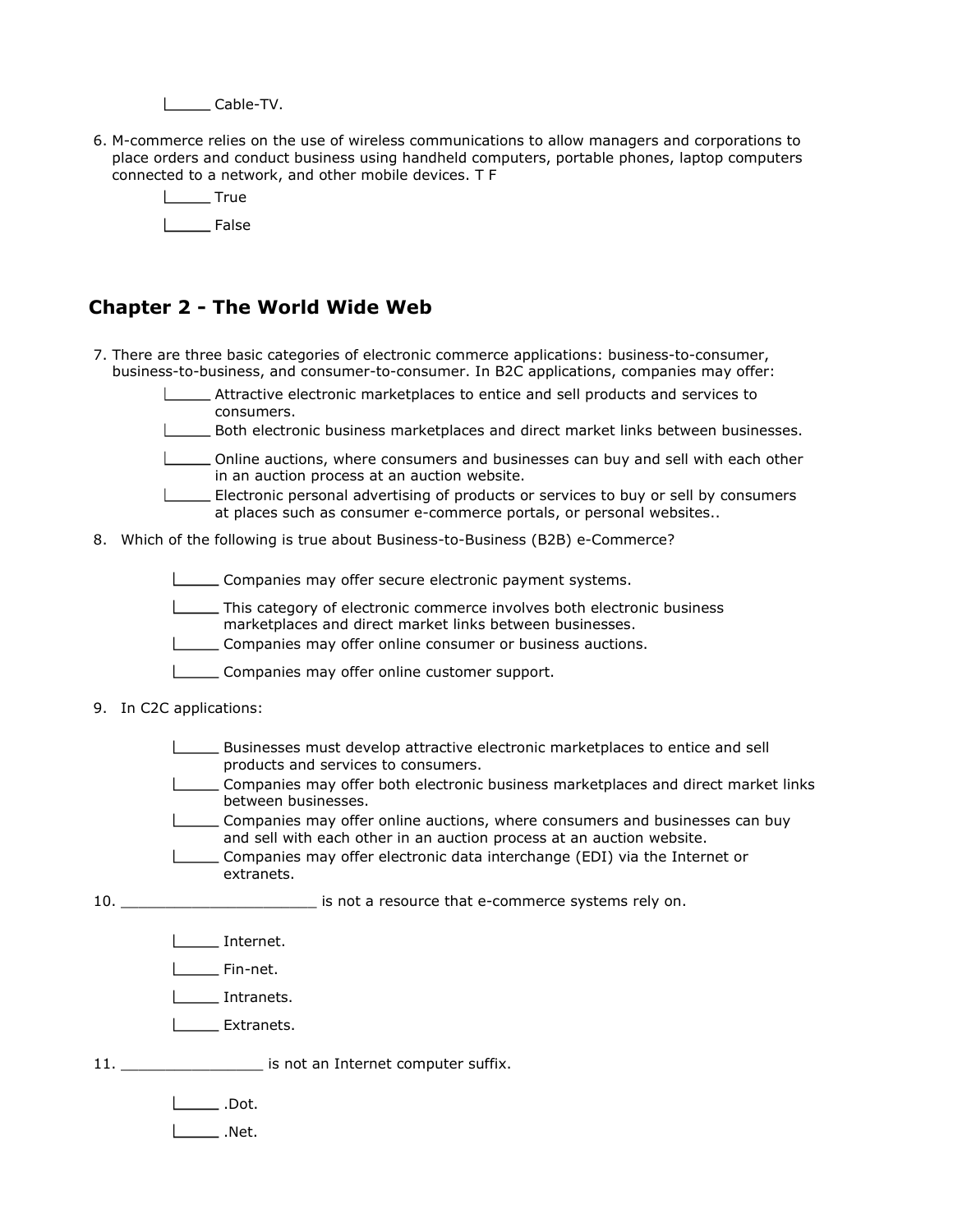$\Box$ .Org.

 $\Box$ .Com.

- 12. Most e-commerce applications are Most employed a pullished and the community are  $\frac{1}{2}$  systems that respond to a multitude of events  $\hat{a}\epsilon$ " from a new customer's first website access, to payment and delivery processes, and to innumerable customer relationship and supply chain management activities.
	- Knowledge management based.

L**ECOLL** Groupware.

L\_\_\_\_\_ Event-driven.

**L\_\_\_\_** Workflow based.

13. $-$ \_\_\_\_\_\_\_\_\_\_\_\_\_\_\_\_\_\_\_\_\_\_ was the ancestor of the Internet. It was developed by the U.S. Department of Defense.

Linux.

L\_\_\_\_\_\_ Internet toaster.

**Intranet.** 

l Web.

14. \_\_\_\_\_\_\_\_\_\_\_\_\_\_\_\_\_\_\_\_\_\_\_\_\_\_ is not a Web browser.

Lackson Google.

**Internet Explorer.** 

L<sub>\_\_\_\_</sub>\_\_\_\_ Mozilla.

L<sub>Netscape.</sub>

#### Chapter 3 - The Access Provider Industry

15. Typical electronic applications include all except:

Shopping for merchandise.

**LETT** Paying for goods and services.

Delivery of white goods.

**L\_\_\_\_** Online financial services.

16. relationship management occurs when a firm obtains detailed information about a customer's behavior, preferences, needs, and buying patterns and uses that information to set prices, negotiate terms, tailor promotions, add product features, and otherwise customize its entire relationship with that customer.

**Lechnology-enabled** 

Product-based

**LECOMMUNICATION-enabled** 

**LETTE** Relationship-based

17. Which of the following will never lend themselves to electronic commerce?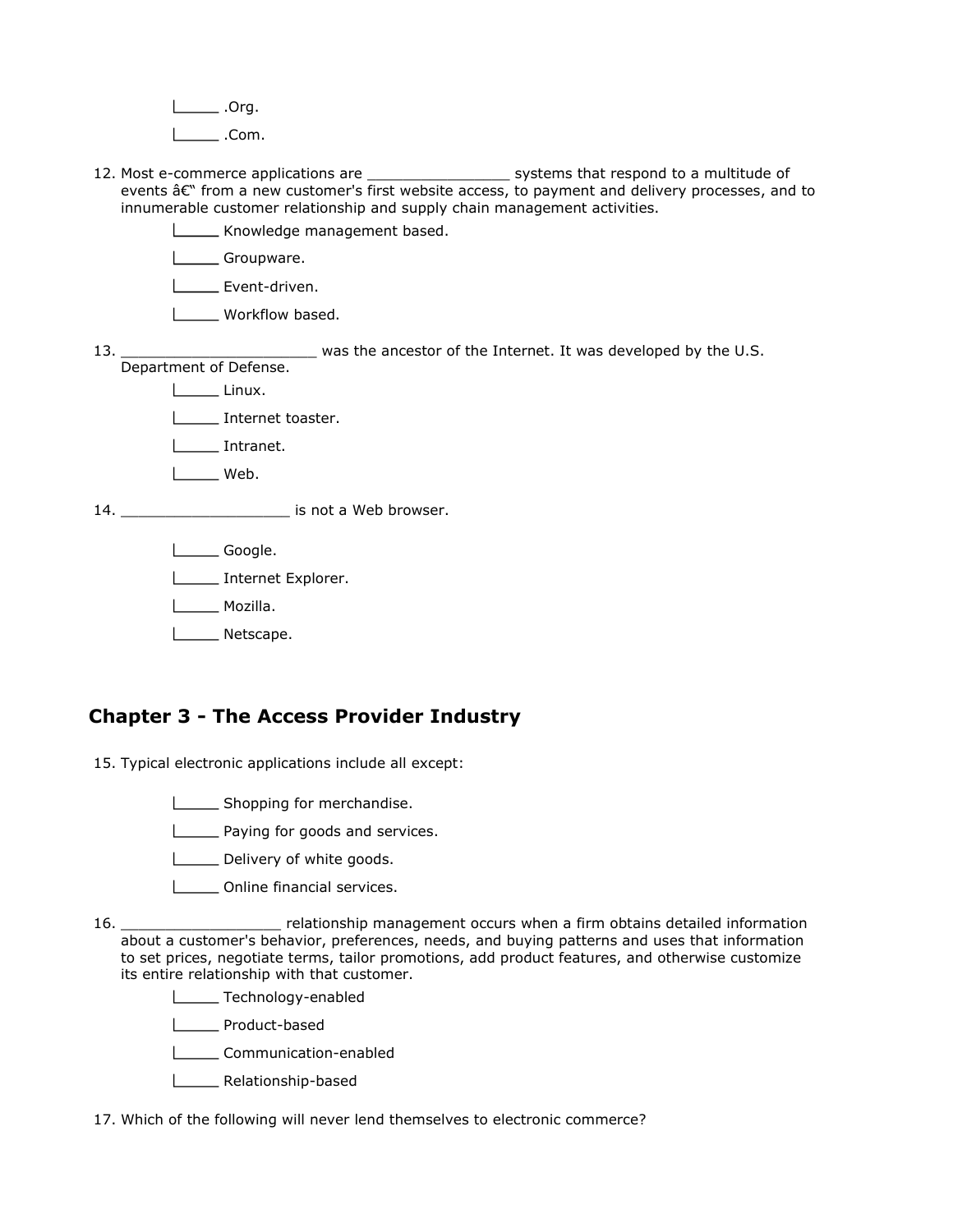**Looks** 

**L**\_\_\_\_\_\_ Perishable foods

L<sub>Cigars</sub>

18. \_\_\_\_\_\_\_\_\_\_\_\_\_\_\_\_\_\_\_ is not used for online security.

Secure server lockout system.

**L**\_\_\_\_\_\_\_ Fiber busters.

I\_\_\_\_ Firewalls.

L<sub>L</sub>Encryption.

#### Chapter 4 - Intranets And Extranets

19. Which is the standard page description language for Web pages?

**Lackson** Home pages language.

Hypertext Markup Language (HTML).

**Lackson** Hypermedia language.

Java.

 $20. A(n)$  \_\_\_\_\_\_\_\_\_\_\_\_\_\_\_\_\_\_\_\_\_\_\_\_ is used to connect users to databases.

L**ETTE** HTML.

 $L$  CGI.

 $L$  HTTP.

ISDN.

21. An internal organizational Internet that is guarded against outside access by a firewall is a(n):

L**Extranet**.

Intranet.

**LETTE** Private Internet.

Dedicated Internet.

22. Popular business uses of the Intranet include: A. B. C. D.

Electronic discussion forums and bulletin board systems.

Downloading software and information files and accessing databases.

**Furnishing outside CPAs with accounting, audit, and tax information.** 

Gathering information by performing online searches using web browsers and search engines.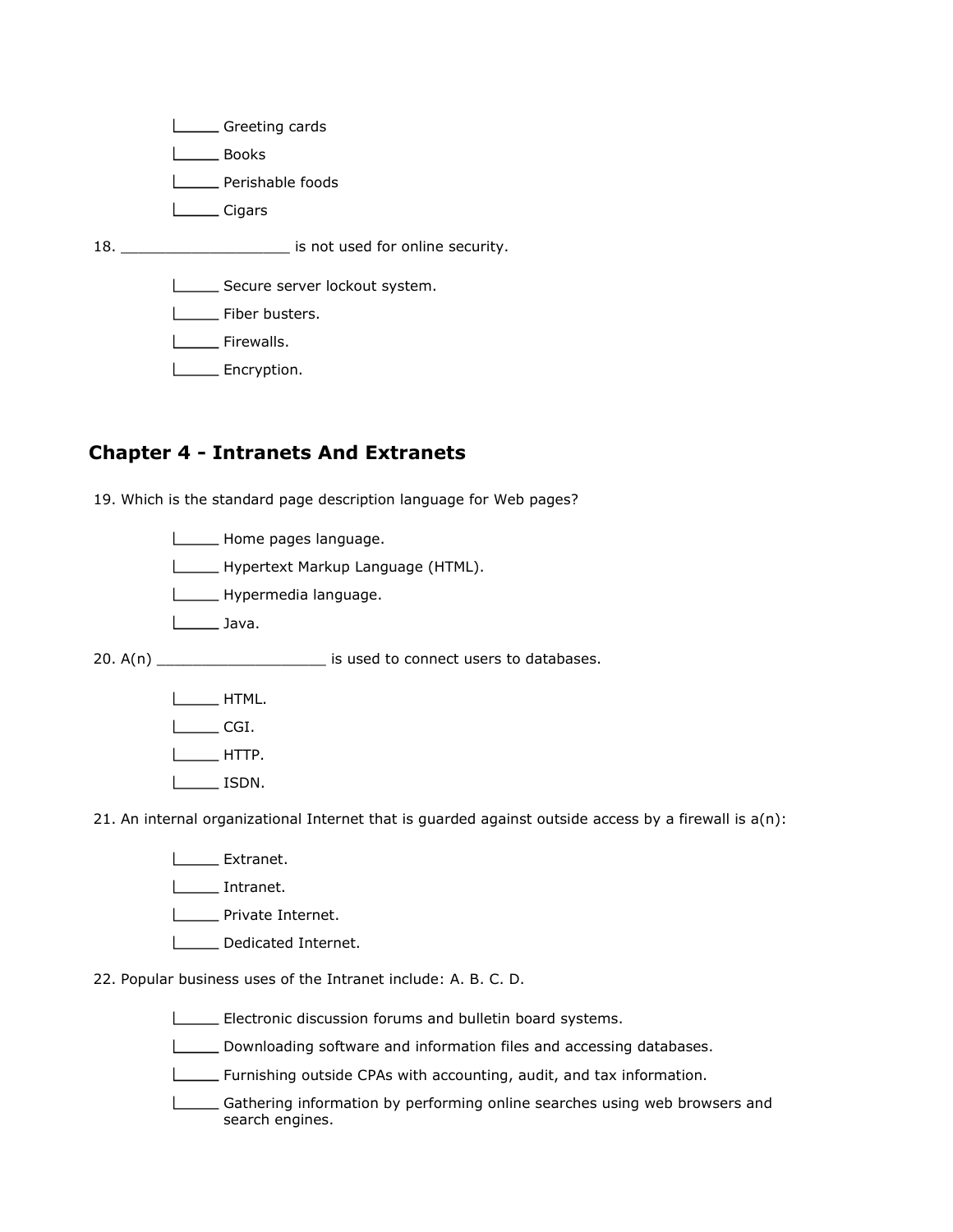- 23. A secure network that uses the Internet as its main backbone network to connect the intranets of a company's different locations, or to establish extranet links between a company and its customers, suppliers, and other business partners is called a(n):
	- Intranet.

L<sub>Extranet.</sub>

- **LECTE** Virtual private network.
- L**Client/server network**
- 24. The benefits of Intranets do not include:
	- Difficult to navigate.
	- **Inexpensive to start.**
	- Open platform architecture (large number of add-on application).
	- Uses computing resources more effectively.

#### Chapter 5 - Marketing And Advertising

- 25. Advertising is used to accomplish the following goals except for:
	- To encourage entry by potential competitors.
	- **LETT** To inform customers.
	- To increase demand.
	- To increase or decrease demand elasticity.
- 26. Which one of the following is not a form of search-related advertising spending on the Internet?
	- **Lackson** Paid listings.
	- Loom Beta testing.
	- | \_\_ Paid inclusion.
	- Search engine optimization.
- 27. \_\_\_\_\_\_\_\_\_\_\_\_\_\_\_\_\_\_ are bits of information stored on a client computer.
	- Lasps.
	- I \_\_\_\_ Web services.
	- I Cookies.
	- **L\_\_\_\_\_** Dynamic catalogs

#### Chapter 6 - EDI

28. \_\_\_\_\_\_\_\_\_\_\_\_\_\_\_\_\_\_\_\_\_\_\_\_\_\_ is a set of standards for structuring information that is to be electronically exchanged between and within businesses, organizations, government entities and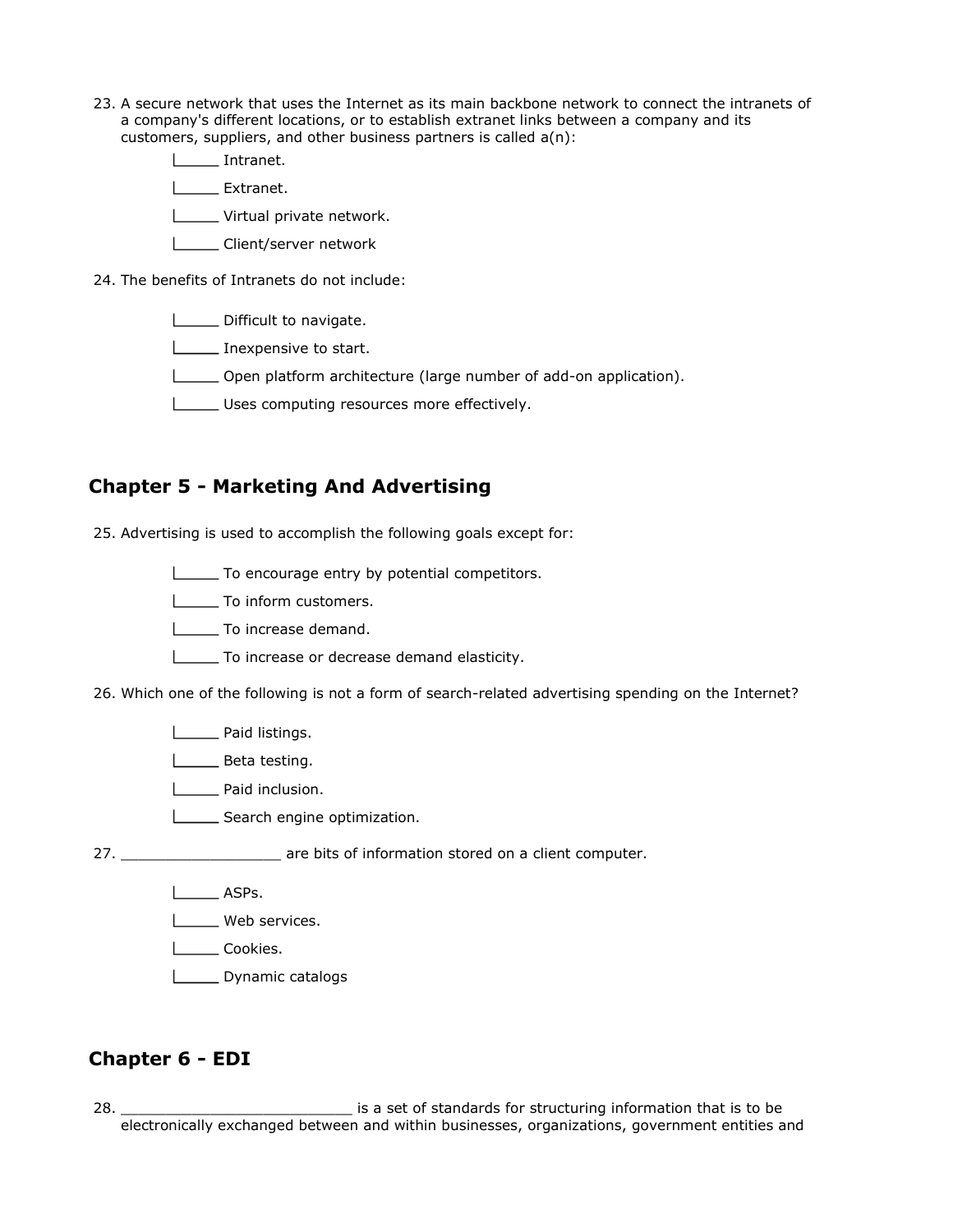other groups, including inventory data.

Electronic mail.

Logon Gmail.

Electronic data interchange.

L<sub>\_\_\_</sub>Firewall.

#### 29. EDI should be viewed as:

A strategic business tool.

A trading partner.

An analog decision tool.

**L\_\_\_\_\_\_** A transformation tool.

30. The factors affecting data flow in the EDI system do not include:

- **EDI** standards and conventions.
- | Size of Extranet
- **Translation software.**
- **LECOMMUNICATION Structure.**

31. Extensible Markup Language (XML) does not have

A start tag,

Middle tag.

 $\Box$ Data,

L<sub>End tag..</sub>

#### Chapter 7 - Electronic Banking

32. \_\_\_\_\_\_\_\_\_\_\_\_\_ cards are by far the most popular form of consumer electronic payment online.

- L\_\_\_\_\_\_\_ Scrip.
- Internet.

Logon Credit.

L<sub>Smart</sub>

33. Which of the following has the advantages of being independent and portable?

Electronic cash.

| Electronic check.

Loose Credit card.

**L** Paper check.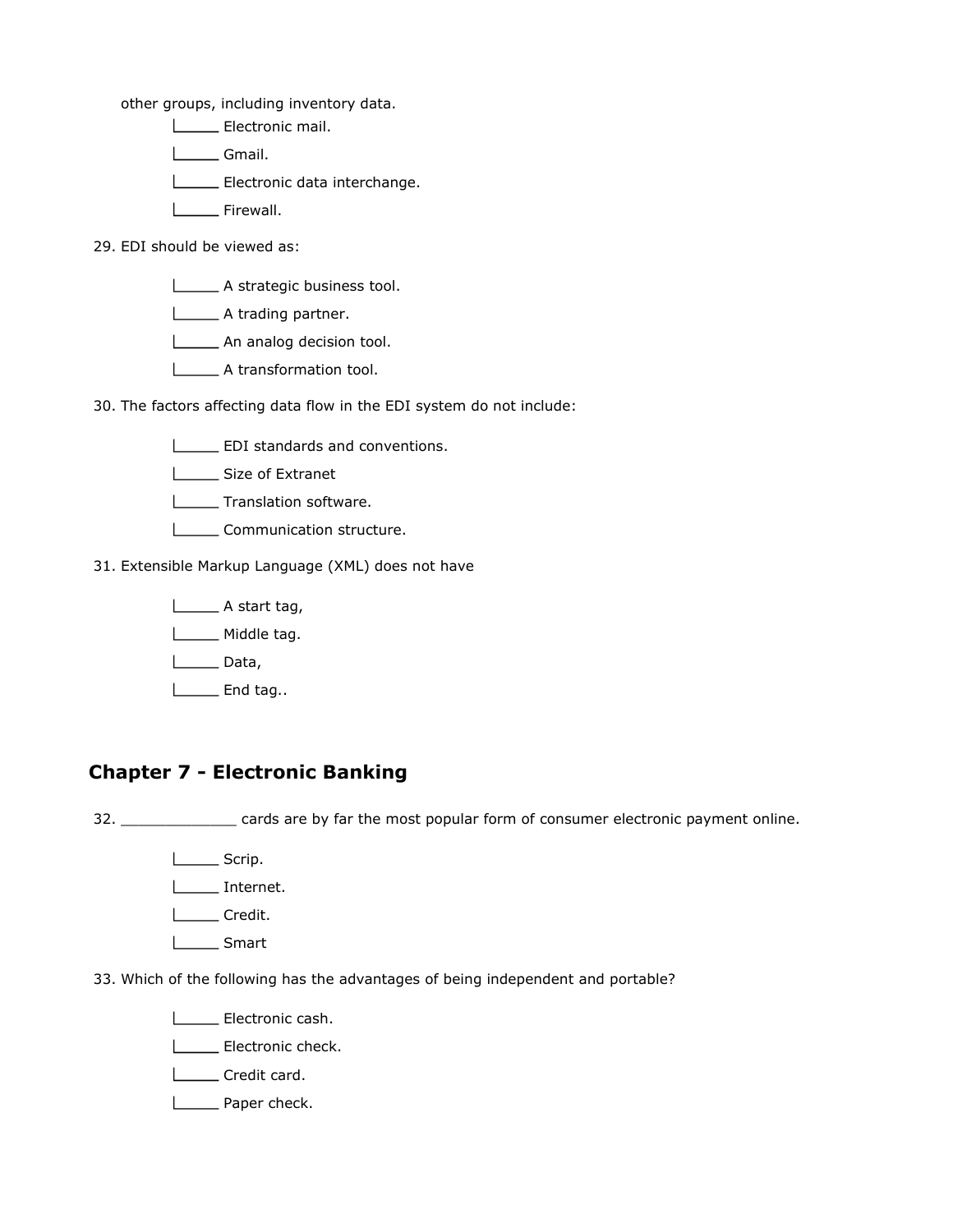34. Internet payments for items costing from a few cents to approximately a dollar are called

**Minipayments.** 

\_\_\_\_\_\_\_\_\_\_\_\_\_\_\_\_\_\_.

- **Minitransactions.**
- **Micropayments.**
- **Microtransactions.**

#### Chapter 8 - Network Security

35. Which of the statements is false regarding password policy?

- Passwords often do not provide adequate protection.
- $\Box$  People generally donâ $\epsilon$ <sup>m</sup>t select good passwords or change them frequently enough.
- **L\_\_\_\_\_** Passwords should be written down.
- **LETT** Passwords should be easy to remember.
- 36. includes the ability to infect the system with a virus or plant Trojan horses or back-doors.
	- Denial of service
	- U<sub>Write</sub> access
	- Read access
	- L\_\_\_\_\_\_ Random access
- 37. An attacker that is able to read or copy confidential information has:
	- **LECT** Random access.
	- **Lead access.**
	- **L** Denial of service.
	- **LECCLE** Write access.
- 38. The Security Analyst Tool for auditing networks is known as:
	- Safety.
	- **L\_\_\_\_\_\_\_\_ SATAN.**
	- **LECTEL** Security.
	- L\_\_\_\_\_\_\_ Signature.
- 39. \_\_\_\_\_\_\_\_\_\_\_\_\_ is not a tool used to implement the security plan:
	- **Encryption tools.**
	- **LETTE** Route filtering.
	- L<sub>L</sub> Firewalls.
	- L\_\_\_\_\_\_ Powerpoint.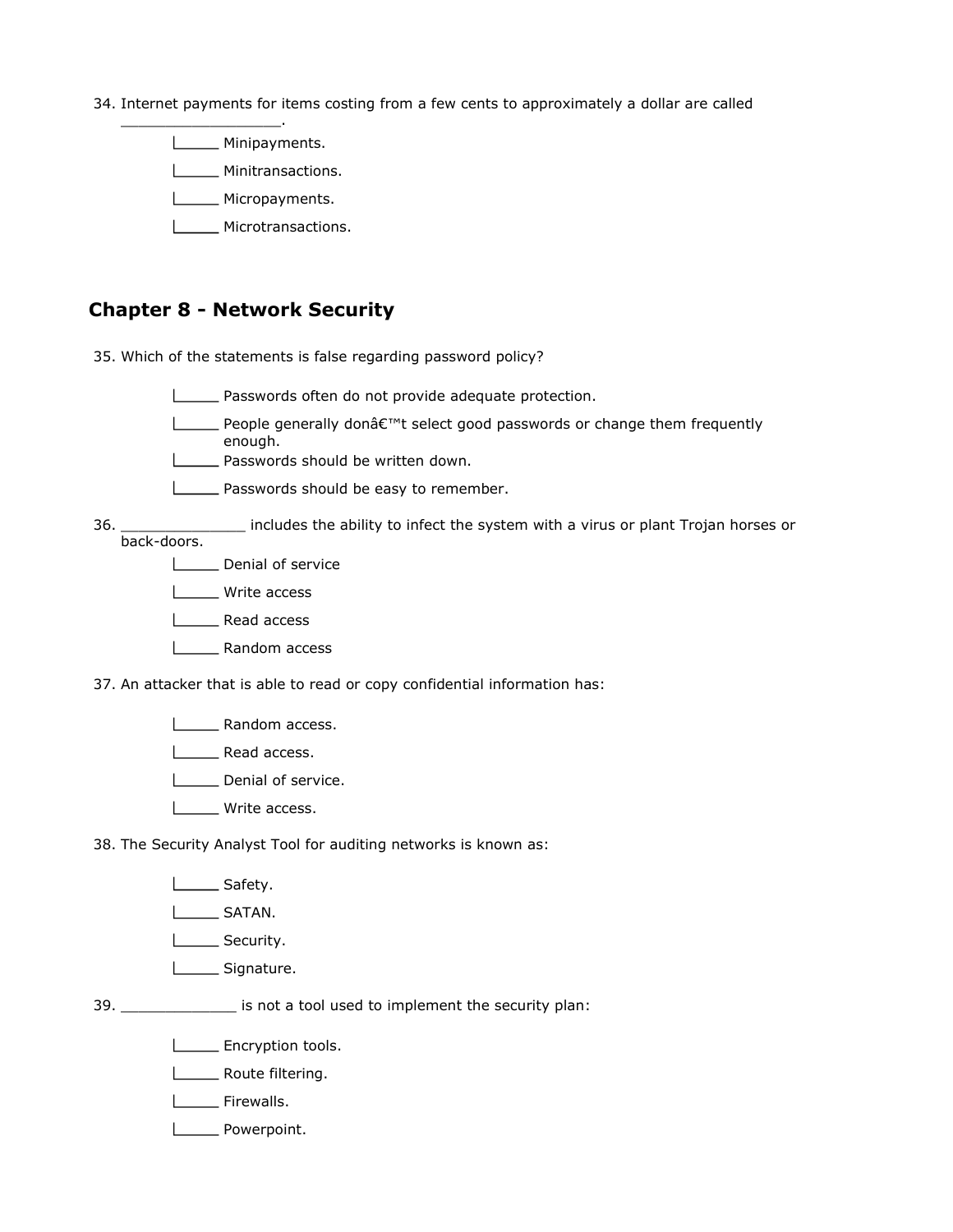40. A program that replicates itself but does not infect other programs is a:

**Liefer** Trojan horse

l\_\_\_\_\_ Worm

- **Lackson** Dropper
- Bomb
- 41. \_\_\_\_\_\_\_\_\_\_\_\_\_\_\_\_ is software that is installed onto your computer, usually without your knowledge, to record your online activity for third parties.
	- **LECCCC** Viruses and worms
	- **Lower Pop-up window**
	- L\_\_\_\_\_\_ Spyware
	- Phishing

42. Which one of the following is not a common type of network topologies:

- Hierarchical topology (tree structure).
- Horizontal topology (or bus topology).
- **LECT** Physical topology (surface elevations).
- Star topology (data communication).

43. \_\_\_\_\_\_\_\_\_\_\_\_\_\_\_\_\_\_\_\_\_\_\_\_\_\_\_\_ is not a way to reduce risk related to software bugs

- Keeping up-to-date on software fix patches.
- Allowing Internet users to run CGI or other executable programs on the web server.
- Using products that are well known.
- **LETT** Running only necessary services.

#### Chapter 9 - Taxation Of E-Commerce

44.  $A(n)$ Statement is a statement that is false and that injures the reputation of another person or company.

- **LETT** Defamatory.
- **L\_\_\_\_** Deceptive.
- **Letter** Fraudulent.
- **Lacker** Critical.

 $45.$ 

**EXECUTE:** are levied on the products or services that the company sells or uses.

- **L** Property taxes.
- I \_\_\_\_ Income taxes.
- | \_\_ Transaction taxes.
- L<sub>D</sub>Patent.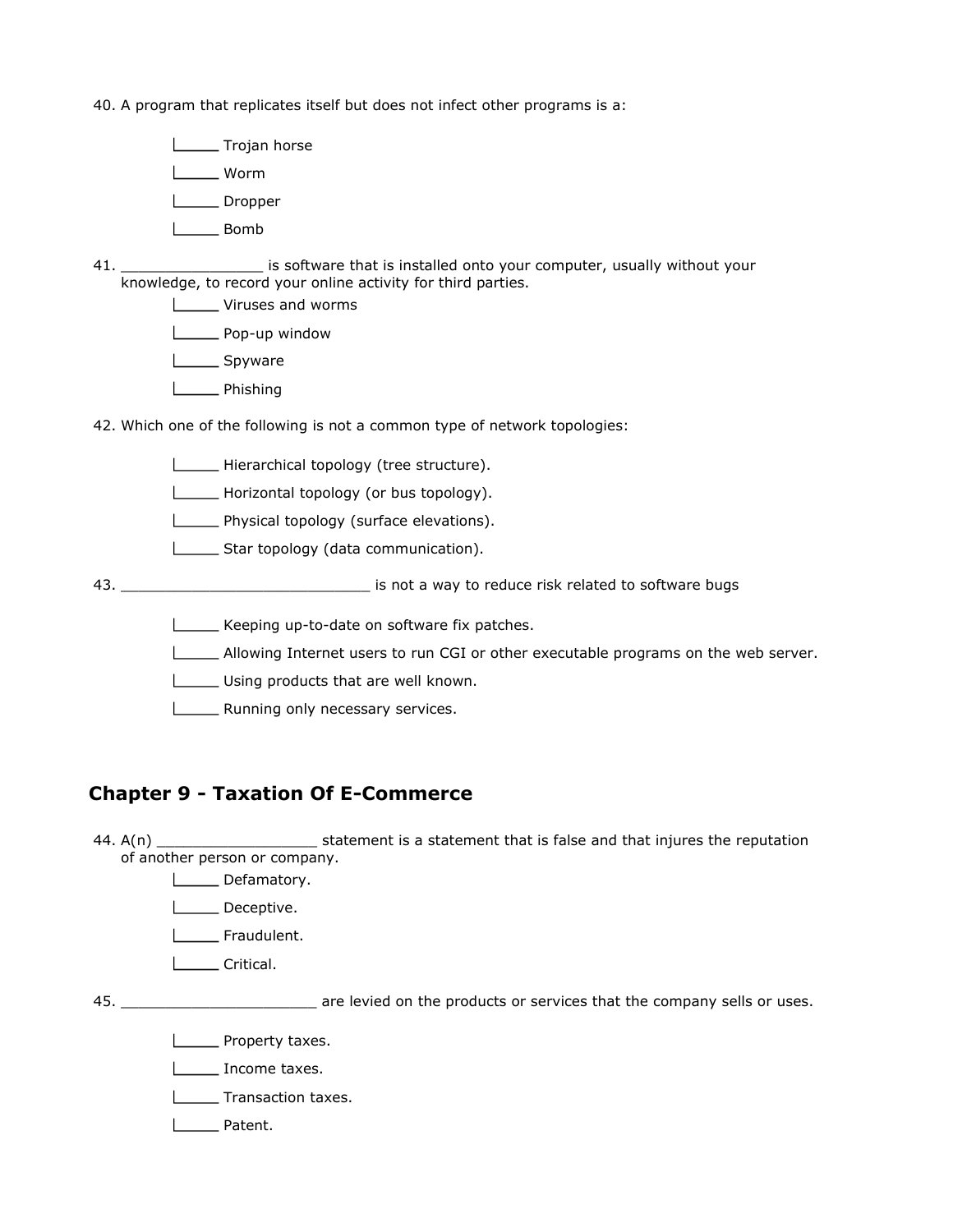#### Chapter 10 - Assurance Services

46. Assurance services for electronic commerce do not include:

**L** American Institute of CPAâ€<sup>™</sup>s.

AAA.

- CPA Web trust.
- **L\_\_\_\_\_\_** SysTrust.

47. To become Web trust certified the CPA should have competence in the following areas except:

- **LECTE** Firewalls. L**Communication** protocol. **LECTED** ABC software
- **L\_\_\_\_\_** Hardware security devices

Instructions for Submitting Answers Online:

- $\bullet$  Sign In at www.ApexCPE.com
- **Click the "My CPE" tab at the top of the page.**
- **Click "My CPE Courses".**
- Find the current CPE year and click "Go to My Courses".
- $\bullet$  Find this course and click the "Go to Course" link.
- Step 2 on the Course Syllabus page is "Take the Final Exam". Click the "Begin Final Exam" link.
- **Enter your answers on the online exam sheet.**
- **Click the "Grade Exam" button at the bottom of the page. Your exam will be graded** automatically. If your score exceeds 70%, a "Create Certificate" button will display. Otherwise, you may continue to retake the exam until you pass.
- A short evaluation page will display. Please provide your feedback for the course.
- Once the evaluation is complete, click the "Submit Evaluation & Create Certificate" button at the top of the page.
- You may print your Certificate of Completion by selecting File Print from your browser. Certificates remain online for at least five years from the certificate date.

#### If you have any questions, please call us at 713.234.0892 or send an email to support@apexcpe.com